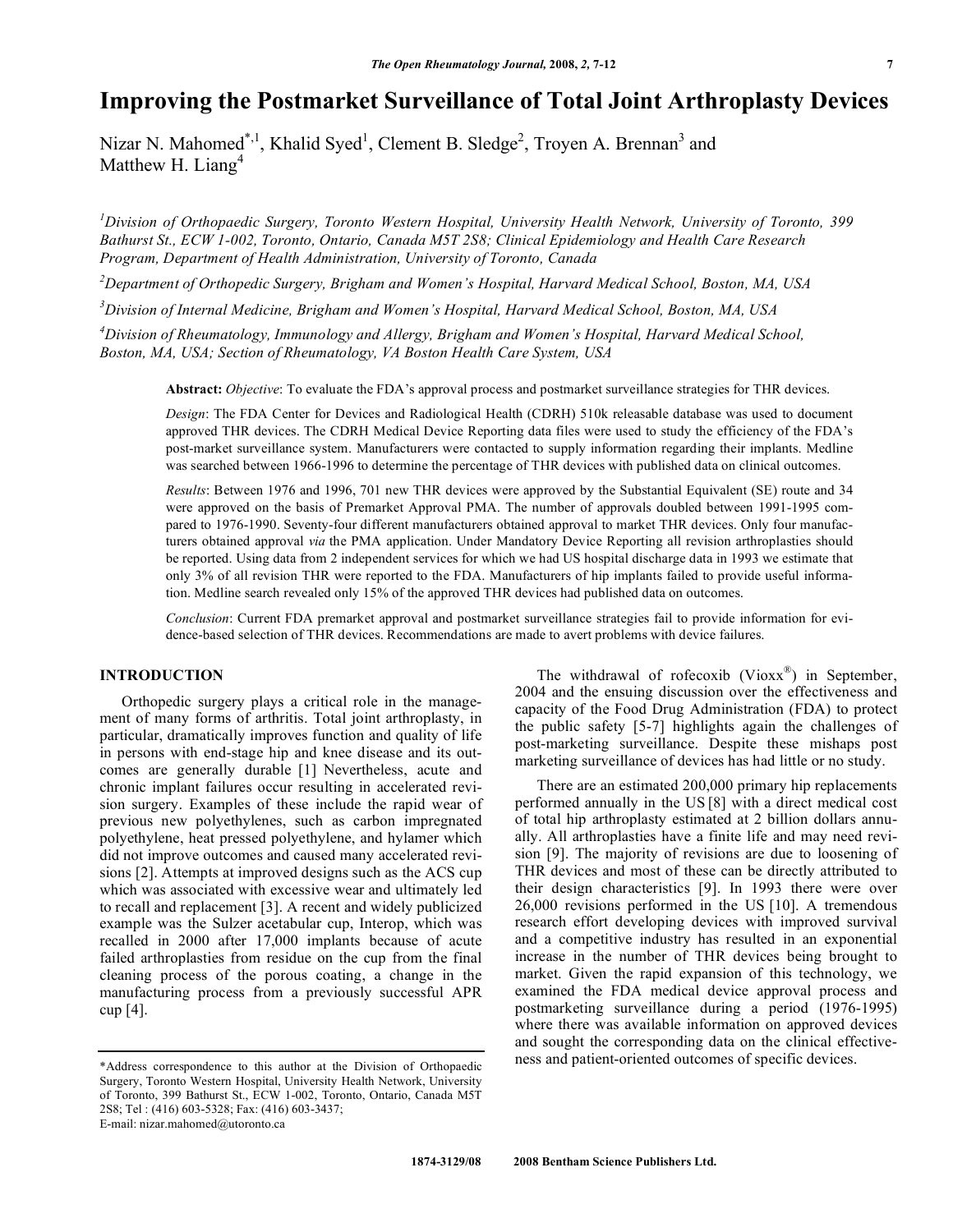#### **MEDICAL DEVICE REGULATORY PROCESS**

#### **Pre-Market Approval**

 In the United States the Food and Drug Agency (FDA) regulates medical devices. Currently there are more than 1700 different types of medical devices, 70,000 different products for specific applications, and 7,000 firms who have FDA approval to market these products[11]. The FDA has a sophisticated and stringent review process for pharmaceutical agents and its policies for medical devices have attempted to replicate these standards to ensure their safety and effectiveness.

 In 1976 FDA was given the authority to regulate medical devices under the Medical Device Amendment Act (MDA). This Act focused on the premarket review process and contained four key elements including classification, three-tier controls, premarket notification system, and comparable regulation of old and new devices. Under classification the FDA categorized all existing and newly approved devices into seven (non mutually exclusive) categories including preamendment device (devices that were on the market prior to 1976), post-amendment device (devices brought to market after 1976), substantially equivalent device (post-amendment device that is equivalent to a pre-amendment or approved post-amendment device) [11] (Table **1**). Prior to 1976 there were a handful of total hip implants available. These were classified as pre-amendment devices all pre-amendment hip devices were grandfathered under the MDA and allowed to remain on the market.

| Table 1. |  | <b>Medical Device Classification System</b> |  |
|----------|--|---------------------------------------------|--|
|          |  |                                             |  |

| <b>Categories</b>             | <b>Description</b>                                                                                                             |  |  |
|-------------------------------|--------------------------------------------------------------------------------------------------------------------------------|--|--|
| Pre-amendment                 | devices that were marketed prior to May 28,<br>1976 (the date the MDA was signed into law)                                     |  |  |
| Post-amendment                | devices that were approved by the FDA after<br>the MDA was enacted                                                             |  |  |
| Substantially Equiva-<br>lent | devices that are substantially equivalent to pre-<br>amendment devices based on their design, ma-<br>terials, and intended use |  |  |
| Implant                       | devices that are inserted into a surgically<br>formed or natural body cavity and intended to<br>stay for at least 30 days.     |  |  |
| Custom                        | devices generally not available to other li-<br>censed practitioners and not available in fin-<br>ished form                   |  |  |
| Investigational               | devices undergoing clinical investigation under<br>the authority of an Investigational Device Ex-<br>emption from the FDA      |  |  |
| Transitional                  | devices which were regulated as drugs prior to<br>the Medical Device Amendments but are since<br>regulated as devices          |  |  |

 The three-tier control system grouped devices into three categories depending upon the least amount of regulation necessary to provide reasonable assurance of safety and effectiveness (Table **2**). Class I devices are required only to be registered with the FDA. Class II devices require manufacturers to provide data on their design, material properties, and mechanical characteristics. Class III devices require manufacturers to file a Premarket Approval application (PMA) which includes data from a controlled clinical trial. The distribution of pre-amendment devices into the three-tier system included 30% as Class I, 60% as Class II, and 10% as Class III [11].

| <b>Three Tier Device Control System</b> | Table 2. |  |  |  |  |
|-----------------------------------------|----------|--|--|--|--|
|-----------------------------------------|----------|--|--|--|--|

| Class        | <b>Description</b>                                                                                                                                                                                                                                                 |
|--------------|--------------------------------------------------------------------------------------------------------------------------------------------------------------------------------------------------------------------------------------------------------------------|
| I            | devices for which General Controls including manufacturer reg-<br>istration and product listing with the FDA are adequate to ensure<br>safety and effectiveness                                                                                                    |
| $\mathbf{I}$ | devices for which General Controls are inadequate and special<br>controls (i.e. standardized testing protocols, bench-testing or<br>clinical data) are required to provide assurance                                                                               |
| IΙI          | entirely new post-amendment devices, or devices with a new<br>design, or new intended use, or devices found Not Substantially<br>Equivalent (NSE) to pre-amendment devices for which there is<br>insufficient information to assure their safety and effectiveness |

 The third element of the MDA was a premarket notification system, which provided a mechanism for evaluating post-amendment devices. This requires manufacturers to notify the FDA prior to marketing any device not previously marketed. Notification consists of a 510(k) application, which describes the new device; it's material and design characteristics, and intended use. The FDA reviews the 510k to determine if the device is "substantially equivalent" to an existing approved device and thereby giving it clearance for marketing. If the device is judged not substantially equivalent, the manufacturer is required to submit a PMA application prior to marketing. The PMA requires the manufacturer to submit data addressing questions of material biocompatibility, mechanical performance, biological function, and a controlled clinical trial comparing the performance of the proposed device with that of a control device [11, 12].

 The fourth element of the MDA was the principle that new devices should not be disadvantaged by the gradual implementation of the MDA requirements. This allowed any post-amendment device that was substantially equivalent to either a pre-amendment or approved post-amendment device to be marketed until the FDA either established standards or demanded a formal PMA application for Class III devices. It was not until the late 1980's that the FDA started to address the backlog of Class III pre-amendment devices and their substantially equivalent post-amendment counterparts for which PMA submissions were required to prove clinical safety and effectiveness [11]. Effectively this allowed preamendment and post-amendment substantially equivalent total hip devices to be marketed without providing any clinical performance data until the FDA issued a call for PMA submissions. In the case of total hip devices the FDA issued this call in September 1996.

 In 1992 the FDA Commissioner at that time, Dr. David Kessler, formed the Committee for Clinical Review (CCR) to review the medical device approvals process of the agency [11]. The CCR reviewed 24 PMA and 510(k) applications that were pending review or had been approved. They concluded that the clinical data provided for approval (1) failed to utilize appropriate controls (2), used poorly defined historical controls (3), used sample sizes inadequate to answer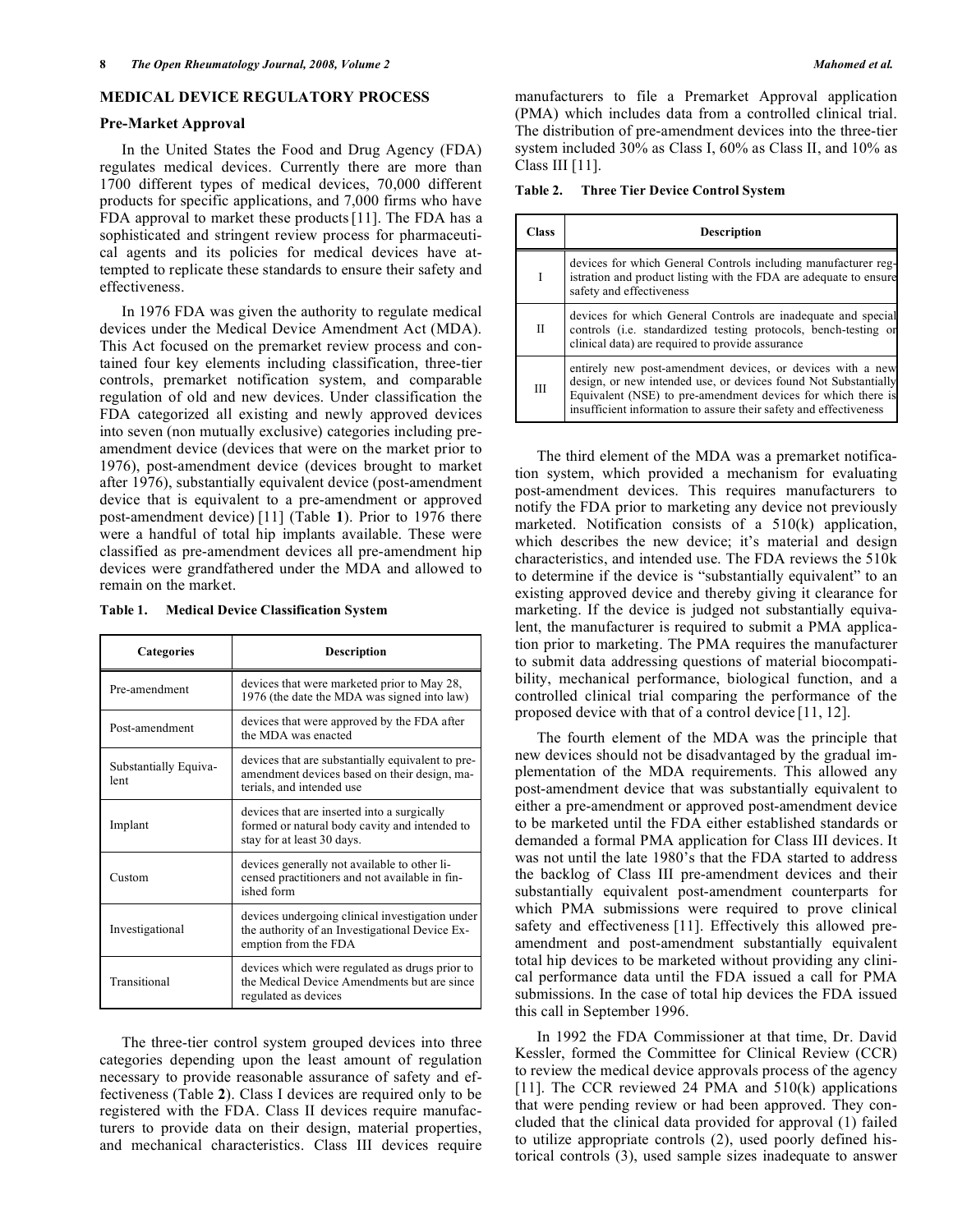questions (4), poorly characterized study subjects (5), poorly assessed the comparability of patients in treatment and control groups (6), failed to clearly and consistently define study endpoints, and (7) failed to have blind evaluation of subjective endpoints.

# **POST-MARKET SURVEILLANCE**

 In 1993 Commissioner David Kessler summarized his agency's position on the need for postmarket surveillance and that the safety and effectiveness of medical devices over a long period of time, in day-to-day use in unselected patients with comorbid conditions, without a protocol followup of a formal clinical study could not be guaranteed with even the most stringent premarket approval process [13]. Initially the FDA's primary strategy for post market surveillance was the Problem Reporting Program (PRP), a completely voluntary system by which health professionals and consumers could notify the FDA of device related problems. Under-reporting of adverse events plagued the system and to improve postmarket surveillance Congress enacted the Safe Medical Devices Act (SMDA) in 1990. The SMDA established the Mandatory Device Reporting program (MDR), which mandated reporting of death and serious injuries to the FDA by a nationwide sample of facilities specially trained to collect complete and accurate data on device-related products to the Medical Product Surveillance Network (MED-SUN) [14]. "Serious injury" defined under MDR includes all events necessitating a return to the operating room related to a medical device failure. Under this definition nearly all revision THR should be reported to the FDA although most would judge late revisions (1020 years out from the initial surgery) very differently than early revisions which are sentinels of problems with the device. With the current reporting system, the surgeon doing the revision may not know the surgeon, the hospital, or the implant associated with the original surgery.

# **METHODS**

#### **Evaluation of Premarket Approval Process**

 To evaluate the pre-market approval process, a Freedom of Information request was submitted to the FDA to identify and describe the total number of hip replacement devices that had been approved from 1976 to 1995. It asked for all hip prosthetic devices listed under CFR21 subchapter H medical devices Part 888 orthopedic devices subpart D prosthetic devices number 888.3300 – 888.3410. For each device we requested the name, its manufacturer, the FDA classification (Class I, II or III), method of FDA pre-market approval (510k or PMA), and date of approval. Second, we inspected the FDA Internet web site at http:\\www.fda.gov for all medical devices approved by the FDA between 1976 to 1995 by 510k or PMA applications. This database lists all devices by date of approval, device category, device name, its manufacturer, and method of approval (510k *vs* PMA). The data from these two sources were combined for this analysis.

#### **Evaluation of Postmarket Surveillance Process**

 To evaluate the effectiveness of the MDR postmarket surveillance system we obtained data from two independent sources from 1993 for which we had US hospital discharge data. First, we obtained from the FDA, the number of adverse events reported to the MDR program for 1993. Second,

we used the National Hospital Discharge Survey for 1993 to obtain the number of revision total hip replacements performed in 1993 [10]. The number of MDR reports were compared to the number of revision surgeries in 1993 to define the adverse event capture rate of the MDR system.

#### **Evaluation of Available Clinical Data**

 To assess the availability of data on the clinical outcomes of hip replacement devices we contacted the manufacturers identified in the pre-market approval evaluation exercise that had received approval between 1976 to 1995 for marketing a total hip device. Each manufacturer was asked to provide the names of all total hip devices they had marketed, a description of the device, details of the surgical technique, FDA classification, date of marketing, and any published data on the clinical outcomes of their device.

 Second, to identify published information on the outcomes of total hip devices we conducted a Medline search of publications from 1966 to 1996 using the key word "hip prosthesis" and text words for all possible combinations of total hip device trade names and/or names of manufacturers. Reports of in-vitro biomechanical testing of total hip devices were excluded. We were unable to search for devices approved by the PMA route, as the description of these implants by the FDA did not include their trade names. For devices approved by the 510k processes we were able to systematically search for outcomes information by manufacturer and number of approved devices.

#### **RESULTS**

#### **Pre-Market Notification and Approval Process**

 Between 1976-1995, 71,239 new medical devices were approved *via* the 510k notification process for devices that were developed post-MDA. Of these, 701 were prosthetic hip devices. Between 1976-1980 42 THR devices were approved, reflecting the relative infancy of the technology at that time (Fig. **1**). During the 80's there was a steady increase in the number of approvals. Between the years 1981- 1985, 118 devices were approved compared to 137 between 1986-1990. By far the largest number of approvals occurred between 1991-1995 when 404 devices were approved. This represents nearly 60% of all approvals in the last 20 years. All of these approvals were on the basis of a new device being substantially equivalent to an existing approved device. By satisfying this requirement, manufacturers were not required to provide clinical data on the safety and effectiveness of their device.

 Seventy-four firms developed the 701 devices approved by the 510k process (Table **3**). Of these 52 firms had fewer than 10 approvals each, representing 25% of the total number of approved devices. Thirteen firms held between 10-19 approvals each, representing 24% of all approved devices. Nine firms held 20 or more approvals each representing over 50% of all approved devices.

 Between 1976-1995, only 34 hip devices were approved *via* a PMA application that requires submission of clinical data from a controlled clinical trial (Table **4**). Four firms obtained these approvals, in contrast to 74 that held 510k approvals. Each of these 4 firms held more than 20 approvals by the 510k process. One firm had obtained 20 of the 34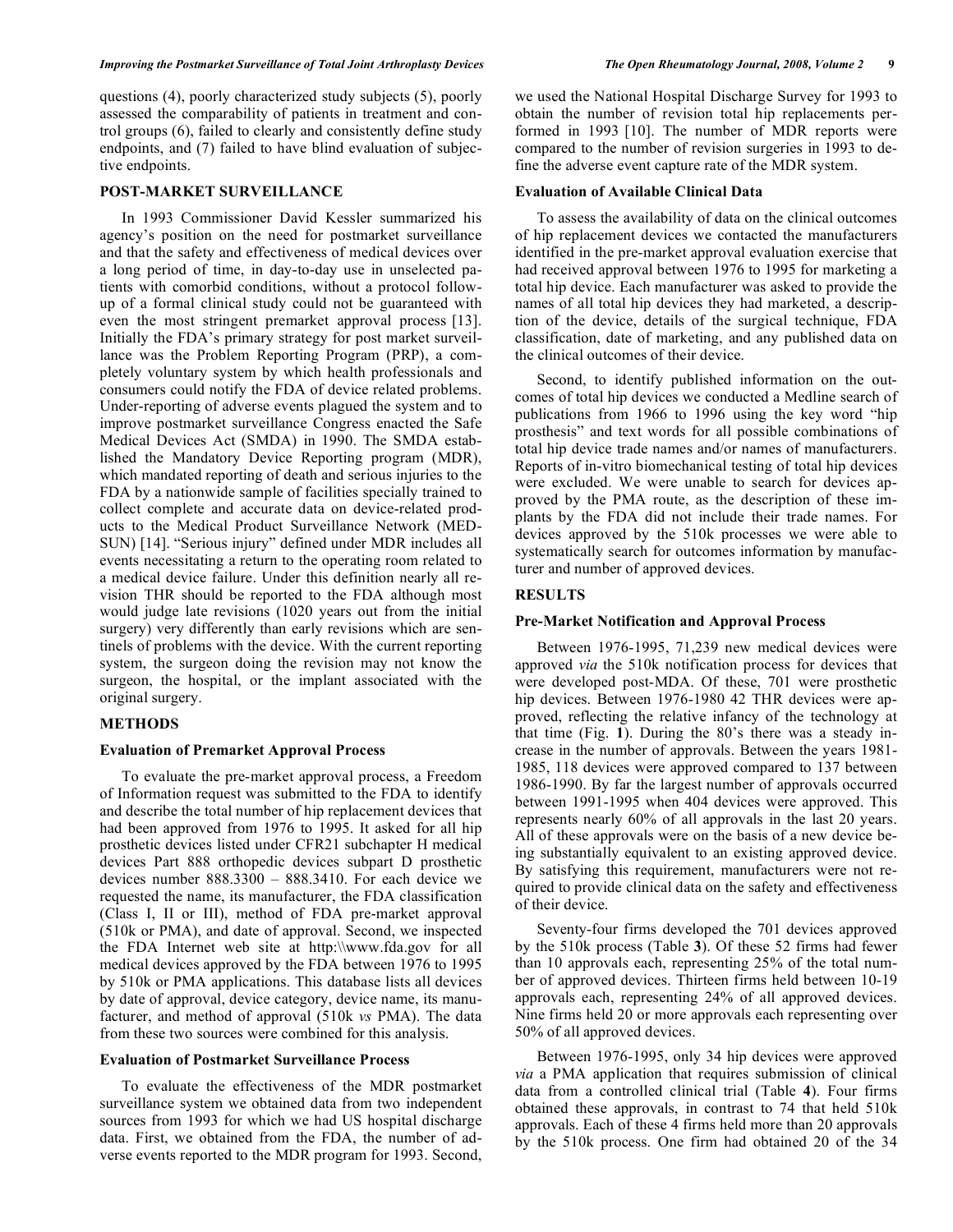

#### **Number of THA Devices Approved by 510K Process**

**Fig. (1).** THR devices approved by year, 1976-1995.

PMA approvals. The PMA approval process accounted for less than five percent of all THR device approvals. Clearly the 510k application process is the preferred process by manufacturers as it avoids the need for expensive clinical trials.

**Table 3. Distribution of THR Devices Approved by 510k Process Between 1976-1995** 

| <b>Number of Approvals Held</b><br>by Manufacturer | Number of<br><b>Approved Devices</b> | Number of<br><b>Manufacturers</b> |
|----------------------------------------------------|--------------------------------------|-----------------------------------|
| 0 < 10                                             | 174(25%)                             | 52 (70%)                          |
| 10 to 19                                           | 169(24%)                             | 13(18%)                           |
| >20                                                | 358 (51%)                            | 9(12%)                            |
| Total                                              | 701                                  | 74                                |

**Table 4. Distribution of THR Devices Approved by PMA Between 1976-1995** 

| <b>Number of Approvals</b><br><b>Held by Manufacturer</b> | Number of<br><b>Approved Devices</b> | Number of<br><b>Manufacturers</b> |  |
|-----------------------------------------------------------|--------------------------------------|-----------------------------------|--|
| 0 < 10                                                    | 4(12%)                               | $2(50\%)$                         |  |
| 10 to 19                                                  | 10(29%)                              | 1(25%)                            |  |
| >20                                                       | 20(59%)                              | 1(25%)                            |  |
| Total                                                     | 34                                   |                                   |  |

## **POSTMARKET SURVEILLANCE**

 The FDA's MDR system requires that manufacturers, user facilities, physicians, and manufacturers report any device-related deaths, serious injuries, and malfunctions. In the definition of serious injury revision total hip replacements are reportable events. In 1993 a year in which we had 2

independent sources of data (see methods) the MDR program received 677 reports of prosthetic hip device related problems. The National Hospital Discharge Survey documented over 26,000 cases of revision THR for the same calendar year 1993. Most experts in the field agree that implant failure due to aseptic loosening results from implant related problems and accounts for well over 50% of all revision THR (other indications for revision surgery include infection, technical errors, joint dislocations, etc.). Based on a conservative estimate that 50% of all revision THR are due to implant failure, in 1993 there were over 13,000 reportable cases (due to device related failure) and by our estimates, the MDR picked up only 6% of all reportable cases and underscore the limitations of passive surveillance systems.

## **INFORMATION AVAILABLE ON TOTAL HIP DE-VICES**

 To evaluate the information available to physicians and patients regarding the safety of implants from all companies that had obtained FDA approval to market THR devices in the US we sought information regarding their devices, only six firms replied with partial descriptive information about their products. No published reports were provided. Our Medline search of approved THR devices are shown in Table **5**. Overall, only 15% of the 510k approved devices had any published data on clinical outcomes. Twenty-three percent of approved devices from firms with fewer than 10 approvals each had published reports on clinical outcomes. Surprisingly, the proportion of devices with published reports from firms with 10-19 approvals and those with 20 or more approvals each were 17% and 11%, respectively. The vast majority of the published literature were case series from tertiary referral centres where the device was developed. There were no standardized methods of evaluating baseline patient characteristics nor standardized outcomes. In addition results were evaluated unblinded and used various unvalidated physician reported hip scoring systems and not patient-oriented outcomes.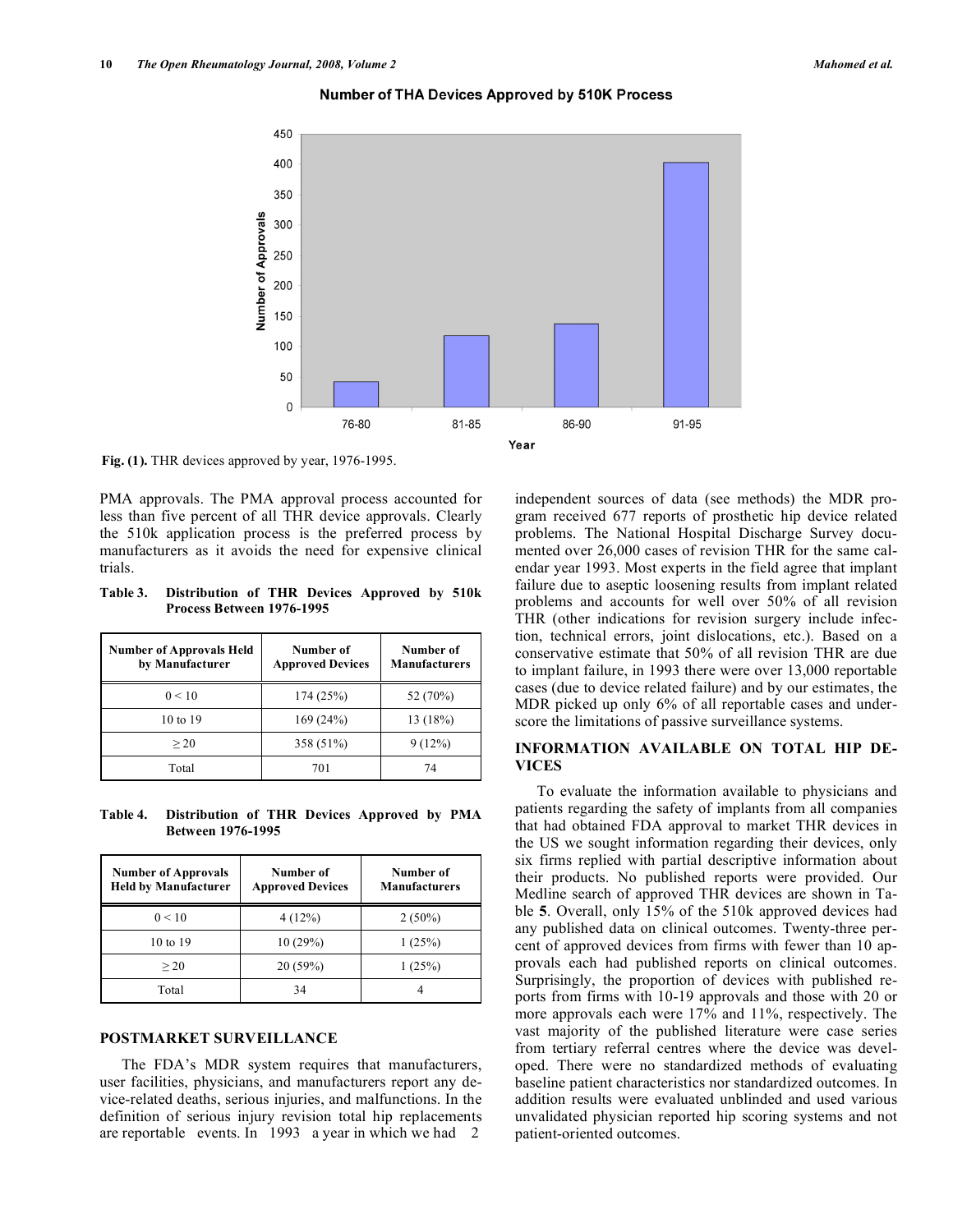**Table 5. 510k Approved THR Devices with Published Clinical Data** 

| <b>Number of Approvals</b><br><b>Held by</b><br>Manufacturer | Number of<br>Approved<br><b>Devices</b> | Number of<br><b>Devices</b><br>with Published<br>Data | Approved<br><b>Devices with</b><br><b>Published</b><br>Data $(\% )$ |
|--------------------------------------------------------------|-----------------------------------------|-------------------------------------------------------|---------------------------------------------------------------------|
| 0 < 10                                                       | 174                                     | 40                                                    | 23%                                                                 |
| 10 to 19                                                     | 169                                     | 29                                                    | 17%                                                                 |
| >20                                                          | 358                                     | 38                                                    | 11%                                                                 |
| Total                                                        | 701                                     | 107                                                   | 15%                                                                 |

#### **DISCUSSION**

 Between 1976-1995 the FDA approved over 95% of all hip replacement devices without requiring any clinical data on the safety or clinical effectiveness of the device. The MDR program, the FDA's primary postmarket surveillance strategy for medical devices, captures only 6% of the reportable THR device-related problems. This is similar to the report by Castro *et al*. who estimated that less five percent of total joint related complications were reported to the FDA [15]. This low rate of capture highlights the inability of this country's strategy to ensure safety and effectiveness of these devices. The vast majority of THR devices between 1976- 1995 were approved and marketed with little oversight by the FDA. Attempts to obtain clinical data regarding THR devices from manufacturers were unsuccessful. Medline search revealed 15% of 510k approved THR devices had published data on clinical effectiveness. This is consistent with a British study by Murray *et al* that noted fewer than 30% of available THR prostheses in the United Kingdom had any published clinical data [16]. Furthermore, similar to previous reports we found the majority of published data was of poor quality and not useful for critical comparison of individual devices [17, 18].

 The results of this study beg the question, is the current system of medical device regulation adequate to ensure the safety and effectiveness of medical devices? In the case of THR devices and we suspect all total joint arthroplasty devices mandating a more stringent premarket approval process by the PMA route would not ensure the long term safety and effectiveness because the required duration of follow-up in FDA clinical trials for is two years. This is inadequate for devices which have service lives extending beyond 10 years. To streamline the premarket approval process, the FDA has reclassified the majority of THR devices from Class III to Class II [19]. As Class II devices, existing and new THR devices do not need to provide clinical data on safety and effectiveness prior to obtaining FDA approval. This policy makes postmarket surveillance even more important to ensure the long term safety and effectiveness of these devices.

 The MDR postmarket surveillance system is ineffective, and the 1997 FDA Modernization and Accountability Act (FDAMA) have further restricted the ability of the FDA to conduct postmarket surveillance of medical devices. Under FDAMA the agency is no longer able to mandate postmarket surveillance of implantable medical devices [19]. The FDA must now seek voluntary support from manufacturers in order to have them conduct postmarket surveillance studies, which are restricted to a maximum follow-up of 3.5 years. Consequently, the FDA in 1998 rescinded device tracking requirements for 14 device categories [19]. Overall, the FDA's postmarket surveillance strategies are more limited now than in the early 1990's under the SMDA. AdvaMed, the medical device industry lobbying group has opposed reform of the current FDA approval process for devices.

 In comparison to the US situation, in Canada, medical device licensing is regulated by Health Canada's Health Products and Food Branch (HPFB). There are more than 22,000 pharmaceutical products and 40,000 medical devices available in Canada [21]. All medical devices manufactured in or imported into Canada require an application to Health Products and Food Branch. The items are classified based on their risk to the population into one of four classes. Class I devices do not require a license. Classes II to IV are granted licenses based on the application submitted which must include the purpose of the device as well the safety profile and proof of evidence of safety and effectiveness of the device. This is usually in the form of a randomized controlled trial. Health Canada requires medical device manufacturers to use a quality system certificate as evidence of compliance to the appropriate regulatory quality system requirement for manufacturing. Although Health Canada monitors products for failure and adverse effects, this is based on the reporting by manufacturers, health care professionals and consumers of the products and inspections of manufacturing plants and import shipments. In Canada and the United States, there is no specific requirement for the manufacturer to conduct post market surveillence [20].

 The increasing restrictions on the FDA premarket approval and postmarket surveillance point to the need for alternative strategies to ensure the safety and clinical effectiveness of these devices. One solution would be the establishment of a national THR registry. Such a registry exists in Sweden, which is 1/20 the size of the US and has a single payor health care system with almost complete electronic linkage of health care data [22]. Although a registry is an appealing option, it would be prohibitively expensive to establish and maintain. It would also require significant alterations in the way medical information is collected and shared between various health care sectors and most importantly it would have to be mandatory not passive. These data would have to be linked to patient identifying information by a unique number, across different states, health care providers, physicians and health care institutions where patients receive care in violation of current HIPPA standards. Finally, it would have to include standardized data and be longitudinal for the life of the patient and/or the device to be useful.

 We propose a novel solution which would be mandatory and a condition of approval, where an independent body would plan, oversee, and interpret the results from this system. Key stakeholders would be non-voting members from orthopedic device manufacturers, orthopedic surgeons. Experts in outcomes measurement, statisticians, epidemiologists with no conflict of interest would be paid members.

 The system would use standardized criteria for evaluation including minimum number of subjects to insure adequate numbers of subjects after natural attrition and drop outs to provide statistically stable estimates of rare and common